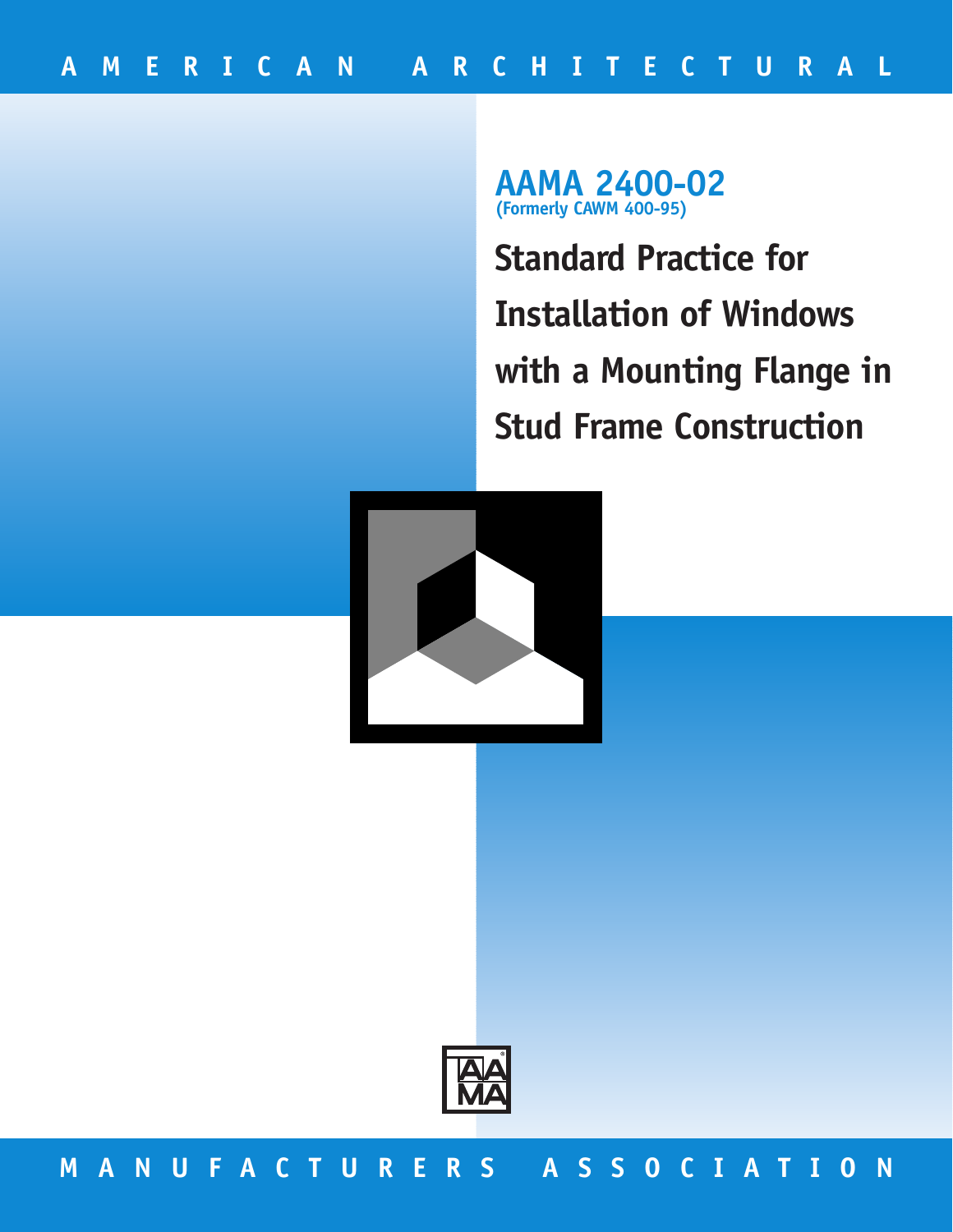

To Whom It May Concern:

An inconsistency in the AAMA 2400, Standard Practice for Installation of Windows with a Mounting Flange in Stud Frame Construction has been brought to our intention. Paragraph 5.5.4.2 states "Apply the first strip horizontally immediately below the sill, cut it sufficiently long to extend past each side of the window, so that it projects even with the vertical jamb flashing to be applied later. (See Figure 2)." While the note in Figure 2 states "Extend sill flashing horizontally to project beyond vertical jamb flashing applied later." This raises two questions. Should the sill flashing be just even with the edge of the jamb flashing or extend past the jamb flashing? If the sill flashing extends beyond the edge of the jamb flashing, how far should it extend? It is AAMA's position that the text in a document is considered authoritative over the text in an illustration.

However, the two statements are not really in conflict with each other. The requirement given in the text represents the minimum requirement necessary to follow the procedures in the standard practice. Certainly, extending the sill flashing beyond the edge of the jamb flashing exceeds the requirement in the standard practice but exceeding the minimum in this case is not harmful and may be beneficial. If the sill flashing is cut exactly to the width of the window opening plus twice the width of the jamb flashing then it must be installed with some precision since it must align with the edges of the jamb flashing which is applied later. In addition, if the building framing is constructed without hard sheathing, it may be wise to extend the sill flashing past the next framing stud in the wall. This allows mechanical attachment of the upper corner of the sill flashing to a structural building component and can prevent curling of the ends of the sill flashing which might make installing the window and subsequently the jamb flashing easier and more successful. Again, the requirements in the standard practice are to be considered a minimum requirement and exceeding the requirements to improve the installation is considered desirable.

All AAMA documents are periodically reviewed and updated. The AAMA Western Region currently has a task group looking at developing guidelines for forensic investigations of window installations. A copy of this letter will be provided to that task group for consideration and may result in this apparent inconsistency being clarified in a future edition of the document.

C.R. Wagus Technical Director AAMA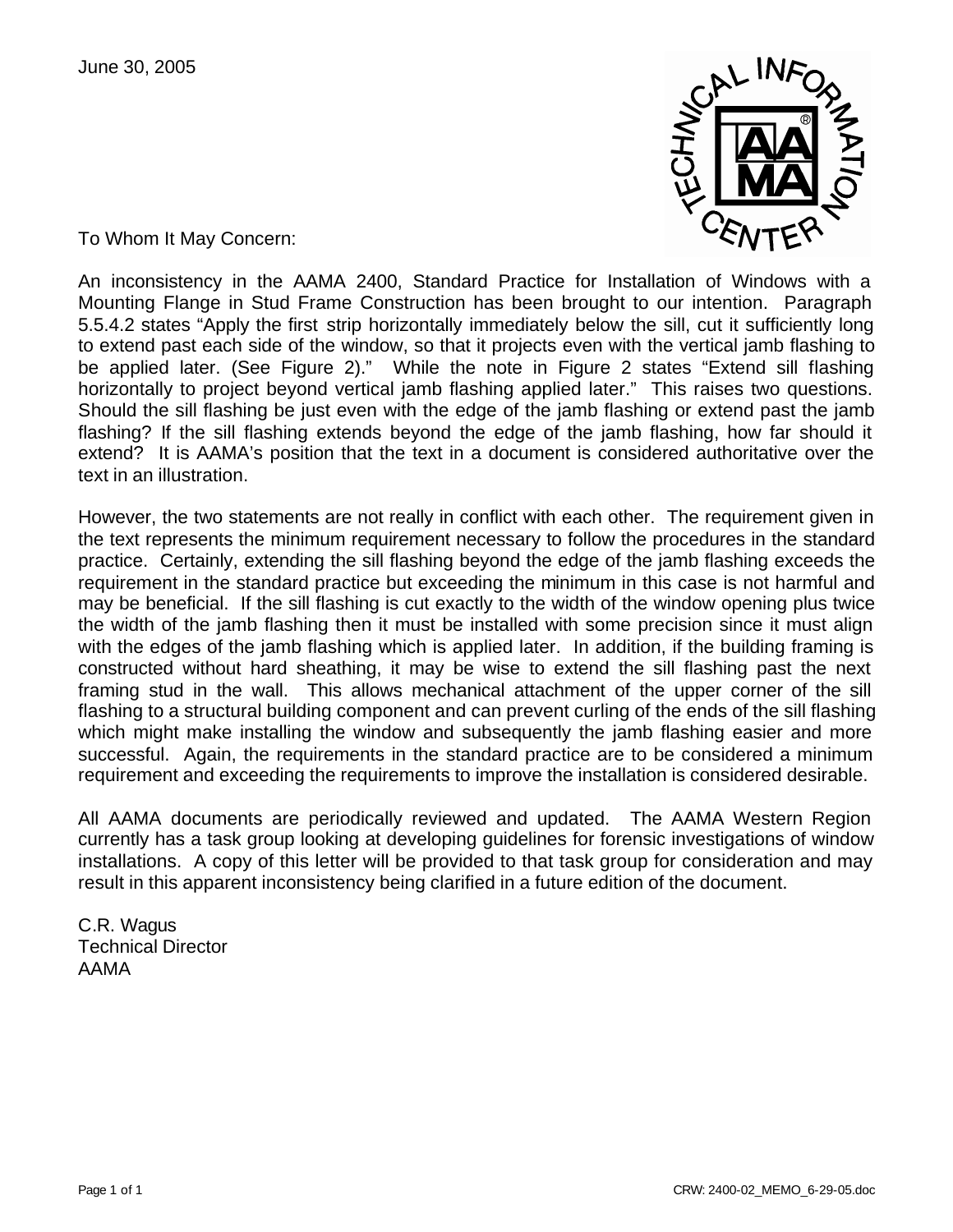

### LIST OF DRAWINGS

| Figure 4B: Window Installation (Method "B")10              |  |
|------------------------------------------------------------|--|
|                                                            |  |
| Figure 6: Primary Weather Barrier Application By Others 12 |  |



### **AAMA. The Source of Performance Standards, Product Certification and Educational Programs for the Fenestration Industry.**

This voluntary specification was developed by representative members of AAMA as advisory information and published as a public service. AAMA disclaims all liability for the use, application or adaptation of materials published herein.

©2002

**American Architectural Manufacturers Association** 1827 Walden Office Square, Suite 550, Schaumburg, IL 60173 PHONE 847/303-5664 FAX 847/303-5774 EMAIL [webmaster@aamanet.org](http://www.aamanet.org) WEBSITE [www.aamanet.org](mailto:webmaster@aamanet.org)

All AAMA documents may be ordered at our web site in the "Publications Store".

Publish Date: 2002 Reprint Date: 5/2002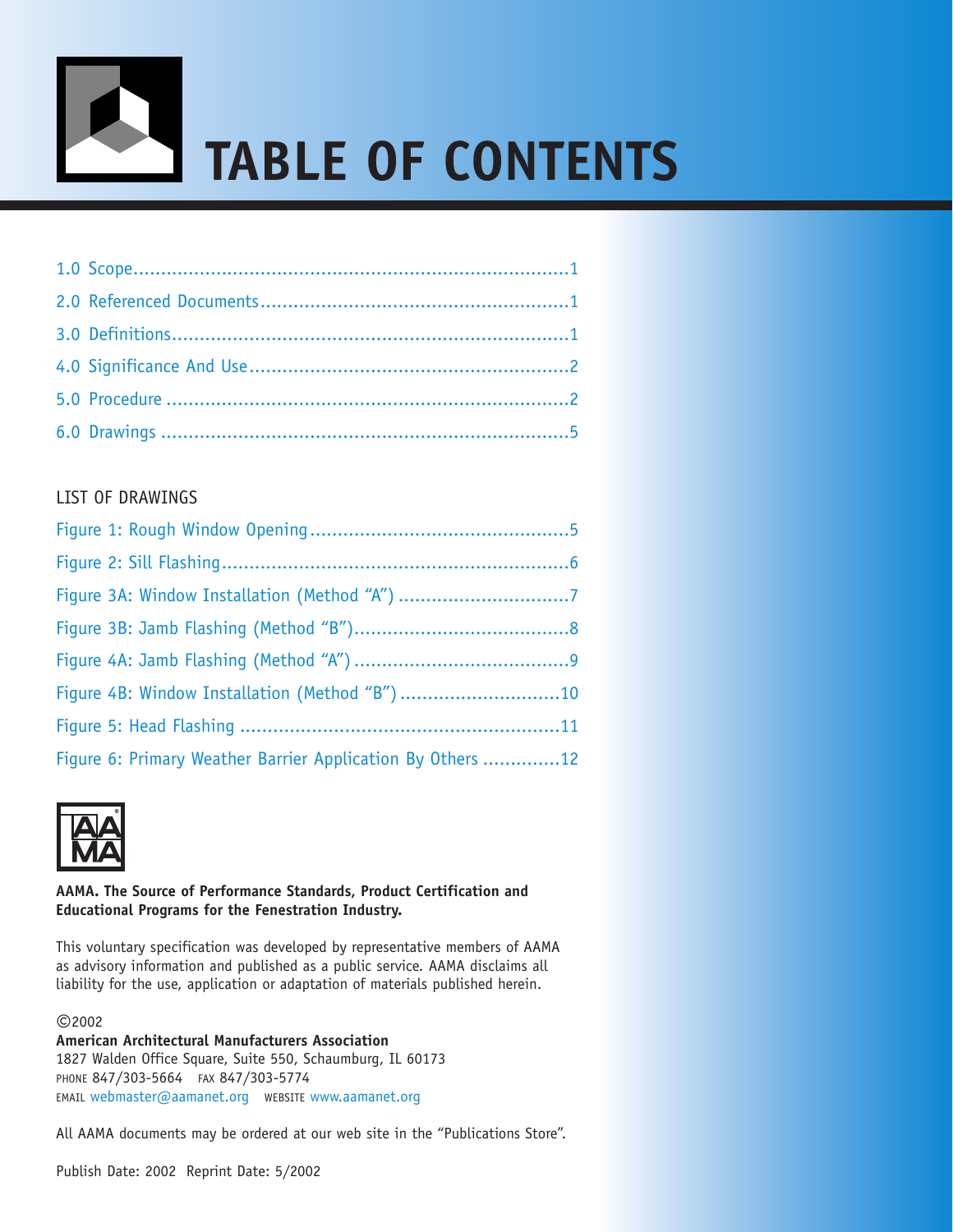### <span id="page-3-0"></span>**1.0 SCOPE**

**1.1** This practice covers the installation of windows in residential buildings of no more than four (4) stories in height.

**1.2** This practice applies to windows with a mounting flange where the flange is employed for securing the window into a vertical stud frame wall.

**1.3** This practice covers the installation process from preinstallation procedures through post-installation procedures. It does not cover the fabrication or assembly of units whether such fabrication takes place in a factory or at the intended installation site.

**1.4** This practice covers aspects of installation relating to installation effectiveness and reasonable durability in service. It does not cover aspects of installation relating to window handling and storage or the safety of the person installing the units.

**1.5** This practice provides minimum requirements that will help to ensure the installation of windows in an effective manner. Actual conditions in buildings vary greatly, and in some cases substantial additional care and precaution will have to be taken.

**1.6** This practice does not purport to address all of the safety problems associated with its use. It is the responsibility of whomever uses this standard to consult and establish appropriate safety and health practices and determine the applicability of regulatory limitations prior to use.

**1.7** This practice is not intended to replace a manufacturer's installation instructions or federal, state, or local building codes. In all cases follow manufacturer's instructions and applicable building codes for any special procedures, applications, or requirements.

**1.8** This practice may not apply to windows whose mounting flange has been bent, cracked, cut, or removed. If such damage or modification has occurred, consult the manufacturer for repair or special installation instructions.

**1.9** This practice only addresses the recommended methods and/or sequences used to apply/modify the weather resistant barrier or other flashing and sealing materials to the rough framed opening.

**1.10** The primary units of measure in this document are metric. The values stated in SI units are to be regarded as the standard. The values given in parentheses are for reference only.

### <span id="page-3-1"></span>**2.0 REFERENCED DOCUMENTS**

References to the standards listed below shall be to the edition indicated. Any undated reference to a code or standard appearing in the requirements of this standard shall be interpreted as to referring to the latest edition of that code or standard.

### **2.1 ASTM, American Society for Testing and Materials**

E 2112 "Standard Practice for Installation of Exterior Windows, Doors and Skylights"

B 633 e1 "Specification for Electrodeposited Coatings of Zinc on Iron and Steel"

B 766 "Specification for Electrodeposited Coatings of Cadmium"

B 456 "Specification for Electroplated Coatings of Copper plus Nickel plus Chromium"

C 755 "Practice for Selection of Vapor Retarders for Thermal Insulation"

D 779 E1 "Test Method of Water Resistance of Paper, Paperboard, and Other Sheet Materials by the Dry Indicator Method"

### **2.2 AAMA, American Architectural Manufacturers Association**

800 "Voluntary Specifications and Test Methods for Sealants"

TIR-A9 "Metal Curtain Wall Fasteners"

<span id="page-3-2"></span>IM-TM "Installation Masters Training Manual"

### **3.0 DEFINITIONS**

**3.1 Galvanic Corrosion:** A form of deterioration of metal resulting from the electrochemical reaction that occurs when certain dissimilar metals are in contact in the presence of moisture.

**3.2 Residential Building:** Any building used or intended primarily for a single or multiple family dwelling.

**3.3 Mounting Flange:** A fin projecting from the window frame parallel to the plane of the wall, also known as a nailing fin, for the purpose of securing the frame to the structure.

**3.4 Flashing:** Sheet material that bridges and protects the joint (gap) between the window frame members and the adjacent construction for the purpose of preventing water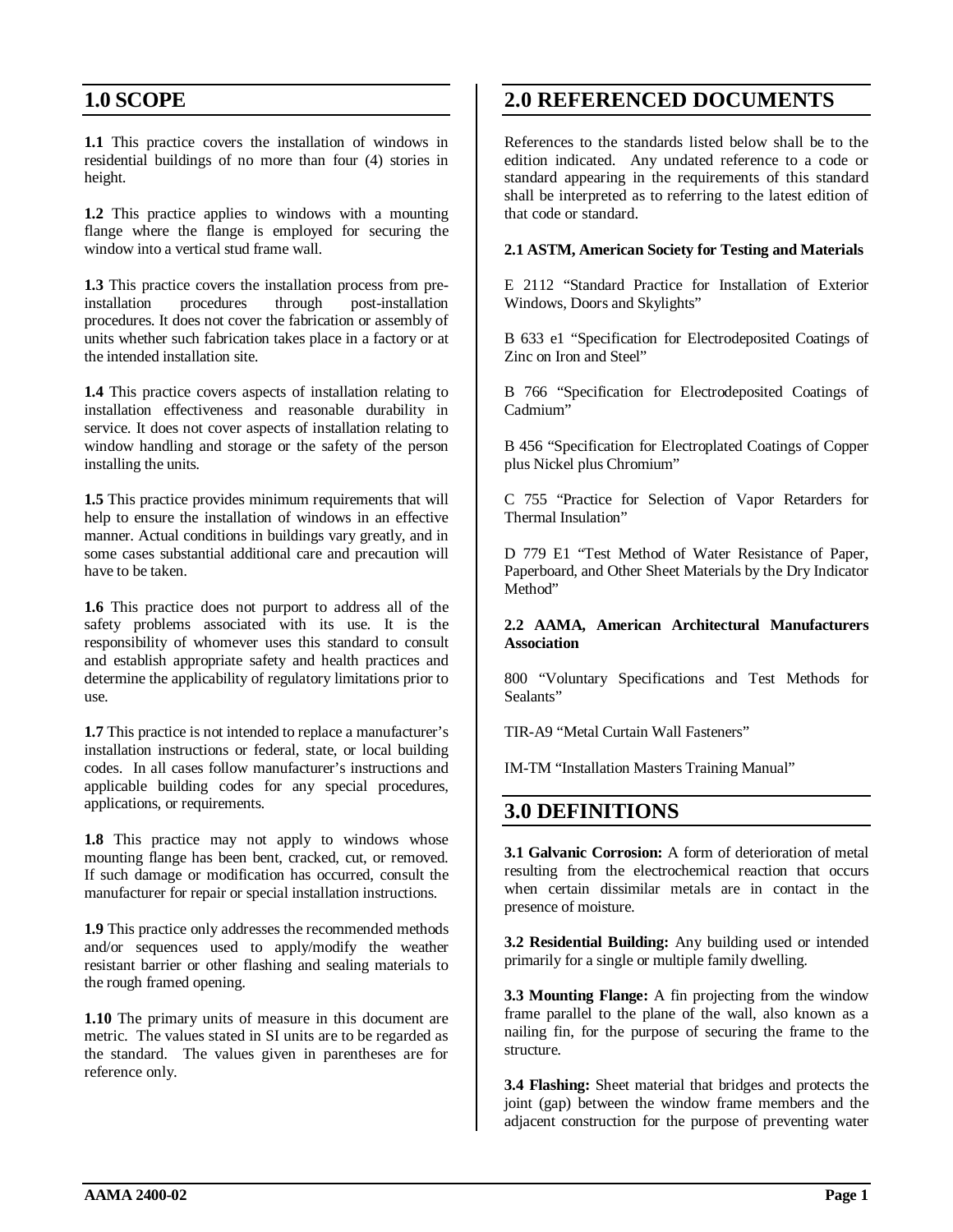penetration by draining water away from the window flange to the exterior.

**3.5 Weather Resistant Barrier:** The surface or surfaces of a wall responsible for preventing water infiltration into the building interior.

**3.6 Shim:** A thin, flat or wedge shaped piece of suitable material used to level or plumb a window frame during installation.

**3.7 Sealant:** Any of a variety of compounds used to fill and seal joints or openings in wood, metal, masonry, and other materials, as contrasted to a sealer; which is a liquid used to seal a porous surface. Some common types of sealants are: polysulfide rubber, silicone, acrylic latex, butyl rubber, and polyurethane.

### <span id="page-4-0"></span>**4.0 SIGNIFICANCE AND USE**

**4.1** This practice recognizes that the effectiveness and durability of installed units depend not only on the choice and quality of materials, design, adequacy of assembly, and support system, but also on their proper and workmanlike installation.

**4.2** Improper installation of units may reduce their effectiveness, lead to excessive air, water and sound leakage, condensation, and may promote the deterioration of wall constructions, windows, doors, and their respective finishes.

**4.3** The application of this practice also requires a working knowledge of applicable Federal, State, and local codes and regulations regarding windows, specifically, but not limited to:

**a)** a required means of egress or rescue;

**b)** requirements for safety glazing; and

**c)** minimum grades of weather resistant barrier materials. Consult with local building codes prior to installation.

**4.4** The application of this practice also requires a working knowledge of the tools, equipment, and methods necessary for the installation of windows. It further assumes familiarity with caulking and sealing and with glass handling procedures, painting where applicable, and an understanding of the fundamentals of residential construction that affect the installation of these units.

#### **4.5 Finish and Sealant Protection**

**4.5.1** Caution shall be used to avoid damage to windows during and after installation. Prior to installation, store windows in a near vertical position in a clean area, free of circulating dirt or debris and protected from exposure to weather elements.

**4.5.2** Field-applied protective coatings may damage window sealants and gaskets and may not be recommended. Contact the window manufacturer before applying any such coatings.

### <span id="page-4-1"></span>**5.0 PROCEDURE**

### **5.1 Framing Requirements**

The rough framed opening to receive the window shall be sufficiently larger in width and height than the actual frame dimensions of the window. To assure adequate clearance, the framer shall follow the manufacturer's literature for the recommended rough opening dimensions. The framing shall be plumb, square, level, and structurally adequate. The studs shall be free of voids, holes, chipping, twisting, or other conditions that will not allow the sealant to maintain continuous contact. (See Figure 1)

#### **5.2 Corrosion Resistance**

**5.2.1** Metal products shall be isolated from dissimilar or corrosive materials with a nonconductive coating or sealant material.

**5.2.2** All fasteners shall be corrosive resistant, in accordance with ASTM B 633, B 766, or B 456 as indicated in AAMA TIR-A9.

#### **5.3 Flashing Requirements**

Proper flashing and/or sealing is necessary as a barrier to prevent water from infiltrating into the building. Flashing and/or an appropriate method of sealing shall be designed as a part of an overall weather resistant barrier system. It is not the responsibility of the window manufacturer to design or recommend a flashing system appropriate to each job condition.

*NOTE 1: The responsibility for protecting any flashing material from damage caused by weather, other trades, or vandalism, and properly integrating the flashing system into the weather resistant barrier for the entire building, is the responsibility of the general contractor or his designated agent.* 

**5.3.1 Penetration Flashing Material** – Flashing material shall be barrier coated reinforced and shall provide twentyfour (24) hour minimum protection from water penetration when tested in accordance with ASTM D 779. Flashing material shall carry continuous identification.

#### **5.4 Sealant Requirements**

**5.4.1** Sealing/caulking required between the window and the flashing can be accomplished with sealant material conforming to AAMA 800. Use sealant recommended and approved by the sealant/flashing manufacturer, following their printed application procedures. ASTM E 2112 gives guidance on sealant selection and application.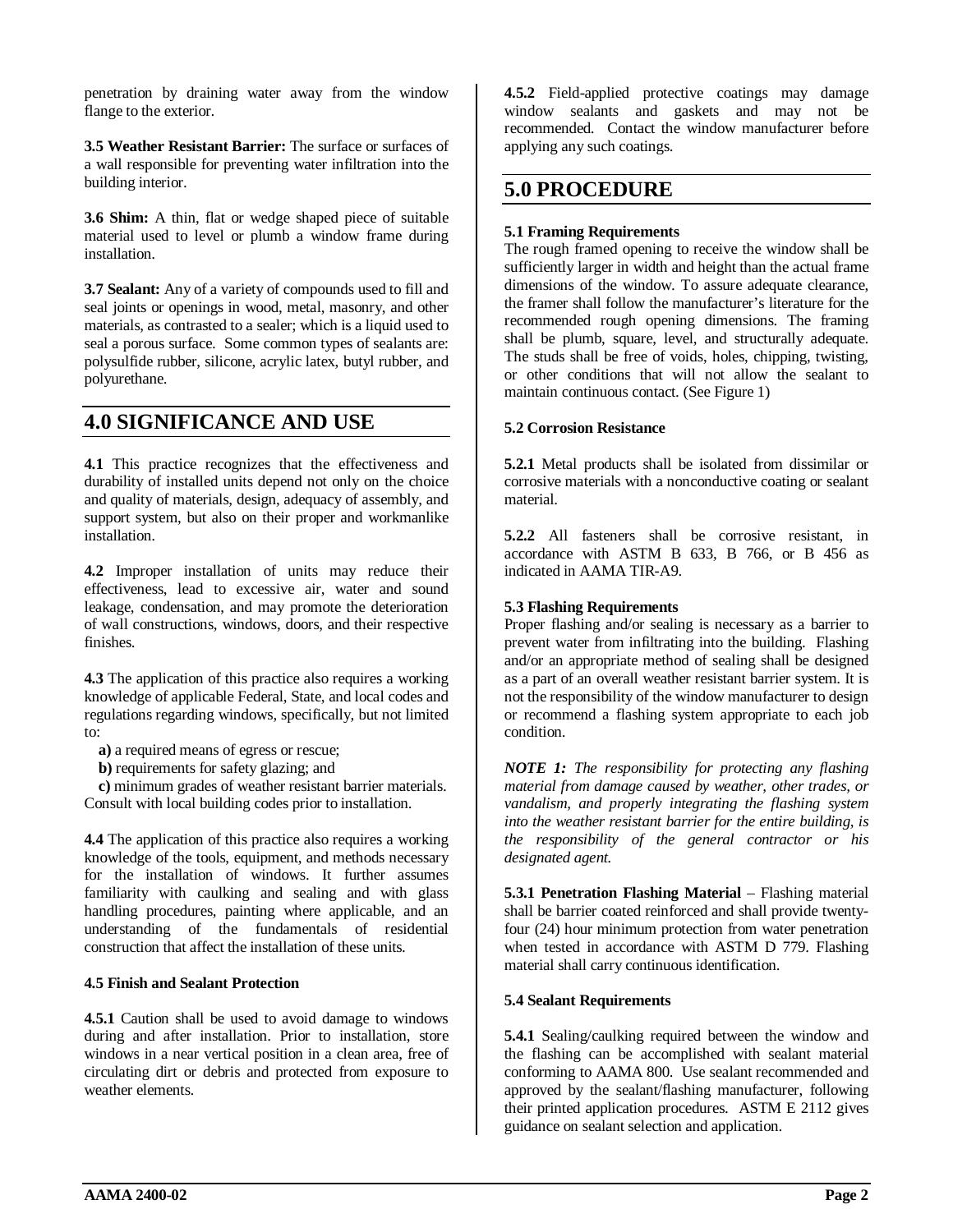**5.4.2** Where sealant is required in this standard, an application of a nominal 10 mm (3/8 in) diameter sealant bead or an equivalent butyl mastic sealant tape as recommended by the sealant manufacturer is intended.

**5.4.3** Where wet sealant is used, the installer shall look for the sealant to "squeeze out" or appear along the edge of the flange/flashing to assure a continuous seal. "Squeeze out" shall be promptly troweled smooth.

**5.4.4** Install the window immediately after sealant application, before a skin forms or contamination occurs on the sealant surface.

### **5.5 Application**

**5.5.1** One of the two following methods shall be selected as the application to be followed. Once a method is selected, all procedures of that method shall be performed in the described sequence. Substitution of a procedure from one method to the other is not permitted.

**5.5.2** If the weather-resistant barrier is applied to the wall prior to the window installation, the weather-resistant barrier may need to be modified. See AAMA Installation Masters Training Manual Section 16.8.4 for recommended weather-resistant barrier modification.

### **5.5.3 Method A**

**5.5.3.1** A strip of approved flashing material shall be at least 230 mm (9 in) wide. Flashing shall be applied in a weatherboard fashion around the full perimeter of the opening according to the following procedures:

**5.5.3.2** Apply the first strip horizontally immediately below the sill, cut it sufficiently long to extend past each side of the window, so that it projects even with the vertical jamb flashing to be applied later. (See Figure 2).

**5.5.3.3** Fasten the top edge of the sill flashing to the framing. Place fasteners along the edge of the rough opening where they will be covered by the mounting flange of the window later. Fasten the top edge of the sill flashing, but do not fasten the lower edge or the last 230 mm (9 in) of each end, so the weather resistant barrier applied later may be slipped up and underneath the flashing in a weatherboard fashion. (See Figure 2).

**5.5.3.4** For mechanically joined frames, apply sealant at corners the full length of the seam where mounting flanges meet and to the outside of the frame corner joints. (See Figure 3A). Apply a continuous seal to the backside (interior) of the window mounting flange in line with any pre-punched holes or slots in the mounting flange. (See Figure 3A). The window shall then be installed in accordance with Section 5.6 installation procedures.

**5.5.3.5** Next, apply a continuous seal to the exposed mounting flange at the top (head) and sides (jambs) of the installed window. Apply sealant in line with any prepunched holes or slots on the mounting flange and over the heads of the fasteners. Continue jamb sealant vertically approximately 215 mm (8 1/2 in) above the top of the window. The sealant applied horizontally across the head should not extend beyond the jamb sealant. (See Figure 4A).

*NOTE 2: The application of sealant to the exterior surface of the mounting flange may not be necessary if using a selfadhesive type flashing over the mounting flange. Consult the flashing manufacturer.* 

**5.5.3.6** Starting at each jamb, embed the jamb flashing into the seal and fasten in place. Do not fasten the bottom 230 mm (9 in) of the jamb flashing, so the weather resistant barrier applied later may be slipped up and underneath the flashing in a weatherboard fashion. Extend this flashing to approximately 13 mm (1/2 in) less than the bottom of the sill flashing and beyond the top of the window to approximately 13 mm (1/2 in) less than the top of the head flashing. (See Figure 4A & 5).

**5.5.3.7** Finally, embed the flashing into the sealant on the mounting flange at the window head. Cut this flashing sufficiently long so that it will extend approximately 25 mm (1 in) beyond each jamb flashing. Fasten flashing in place. (See Figure 5).

### **5.5.4 Method B**

**5.5.4.1** A strip of approved flashing material shall be at least 230 mm (9 in) wide. Flashing shall be applied in a weatherboard fashion around the full perimeter of the opening according to the following procedures:

**5.5.4.2** Apply the first strip horizontally immediately below the sill, cut it sufficiently long to extend past each side of the window, so that it projects even with the vertical jamb flashing to be applied later. (See Figure 2).

**5.5.4.3** Fasten the top edge of the sill flashing to the framing. Place fasteners along the edge of the rough opening where they will be covered by the mounting flange of the window later. Fasten the top edge of the sill flashing, but do not fasten the lower edge or the last 230 mm (9 in) of each end, so the weather resistant barrier applied later may be slipped up and underneath the flashing in a weatherboard fashion. (See Figure 2).

**5.5.4.4** Next, fasten strips of flashing along each vertical edge (jamb) of the opening. Position fasteners along the edge of the rough opening where they will be covered by the mounting flange of the window later. Extend this flashing to approximately 13 mm  $(1/2$  in) less than the bottom of the sill flashing and beyond the top of the window to approximately 13 mm  $(1/2 \text{ in})$  less than the top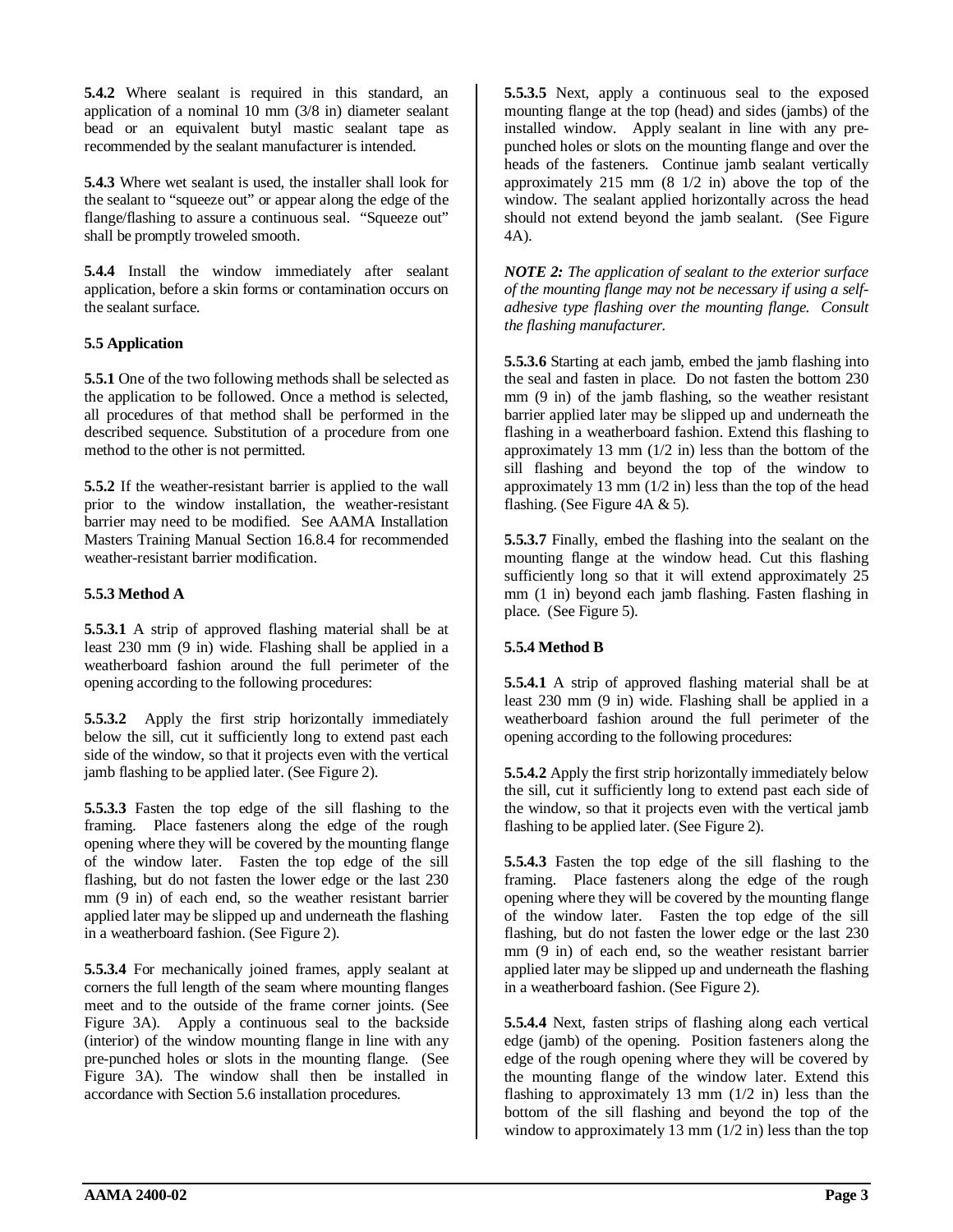of the head flashing. (See Figure 3B). Do not fasten the bottom 230 mm (9 in) of the jamb flashing, so the weather resistant barrier applied later may be slipped up and underneath the flashing in a weatherboard fashion.

**5.5.4.5** Apply a continuous seal to the backside (interior) of the mounting flange near the outer edge or a continuous seal to the perimeter of the opening at a point to assure contact with the backside (interior) of the mounting flange. Apply sealant in line with any pre-punched holes or slots on the mounting flanges. (See Figure 4B).

*NOTE 3: Caution shall be taken to avoid disrupting the continuous seal.* 

**5.5.4.6** For mechanically joined frames, apply sealant at corners the full length of the seam where mounting flanges meet and the outside of the frame corner joints. (See Figure 4B).

**5.5.4.7** The window shall be installed in accordance with Section 5.6 installation procedures.

**5.5.4.8** Next, apply a continuous seal to the exterior face of the mounting flange at the window head in line with any pre-punched holes or slots on the mounting flange and over the heads of the fasteners. Cut the head flashing sufficiently long so that it will extend approximately 25 mm  $(1 \text{ in})$ beyond each jamb flashing. Embed the bottom of the flashing over the sealant and the mounting flange and fasten in place. (See Figure 5).

#### **5.6 Installation**

**5.6.1** Shim window as necessary to insure a square, level and plumb installation. The sill must be supported in a straight and level position to prevent sagging, deflection and sill rotation.

Some manufacturers require a continuous shim under the window sill. Follow manufacturer's recommendations.

**5.6.2** Close and lock the window. Shim and adjust the window as necessary to achieve a plumb, square and level condition, as well as centering the window in the frame opening. Secure the full perimeter with the minimum equivalent of 6d fasteners on a maximum of 405 mm (16 in) centers using pre-punched holes, if provided. Hinged and pivoted windows may require additional fasteners located near the hinge or pivot point. For certain windows it may be appropriate to fasten the head in a manner to allow for possible movement. In all cases follow the manufacturer's instructions for any special procedures or applications

*NOTE 4: Avoid overdriving fasteners. Use an appropriately sized fastener to cover the width of any prepunched hole and adequately secure the window to the structure.* 

**5.6.3** In each direction from all corners there shall be a fastener within 250 mm (10 in), but no closer than 75 mm (3 in) to prevent frame distortion or fracture of joint seals.

*NOTE 5: If any damage to window frame joint seals or mounting flanges is observed during installation, the installer shall repair it or consult the manufacturer.* 

**5.6.4** The Owner/General Contractor is responsible to ensure that the weather resistant barrier (i.e. building paper, insulating board, or other materials by other trades) is effectively integrated around the window frame in a weatherboard fashion. (See Figure 6).

**5.6.5** After installation is complete, check the window for proper operation and locking.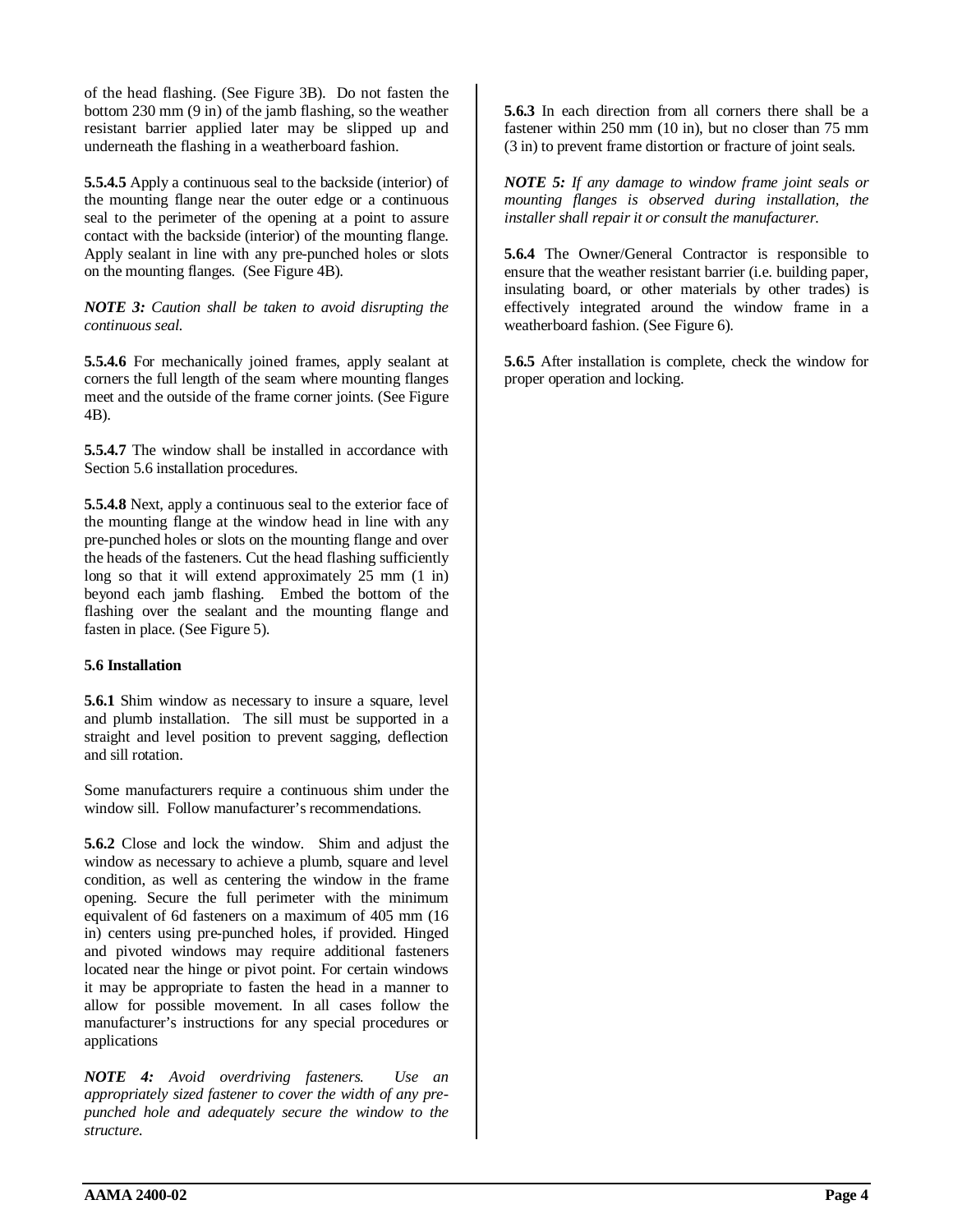## <span id="page-7-1"></span><span id="page-7-0"></span>**6.0 DRAWINGS**



**Figure 1: Rough Window Opening**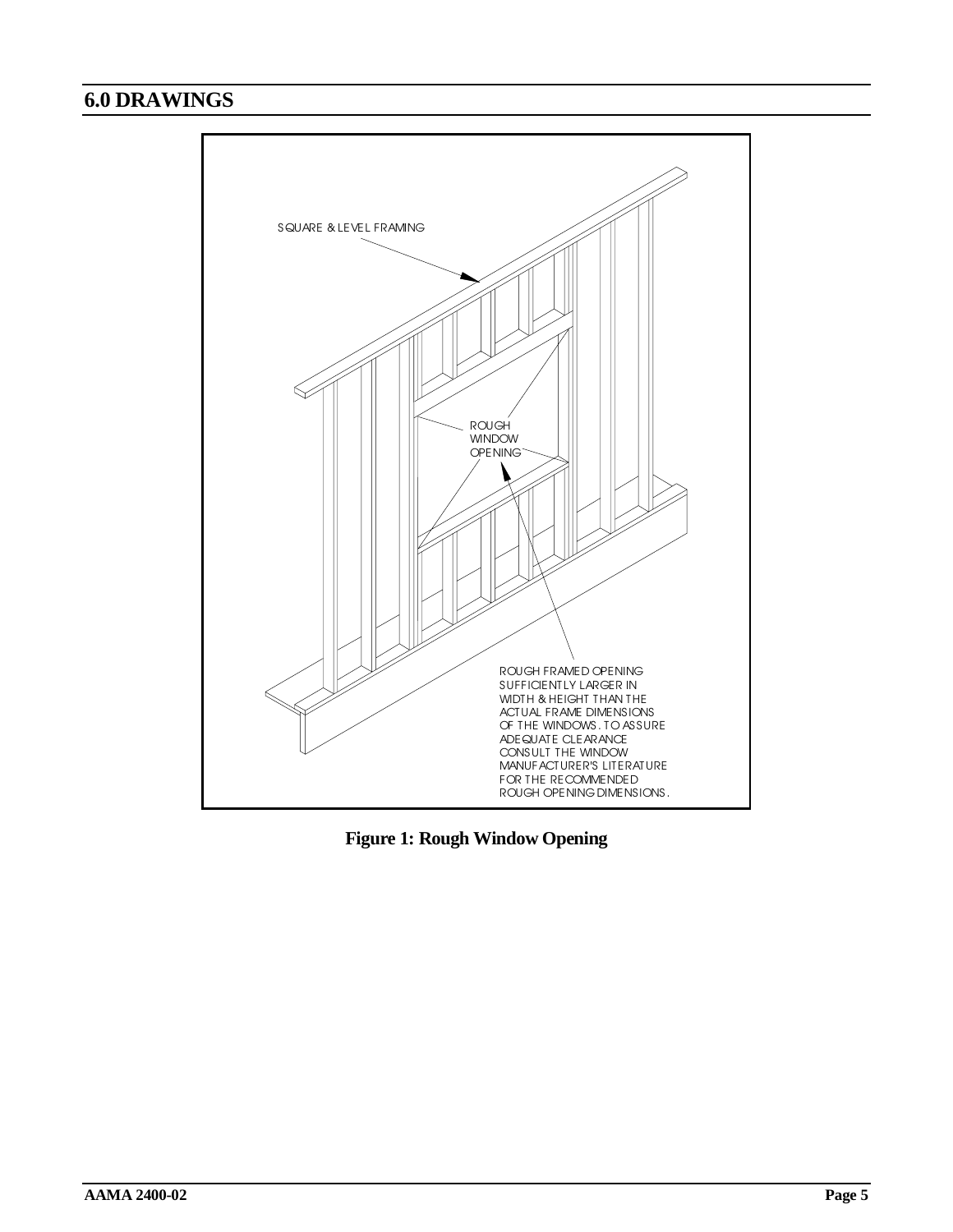<span id="page-8-0"></span>

**Figure 2: Sill Flashing**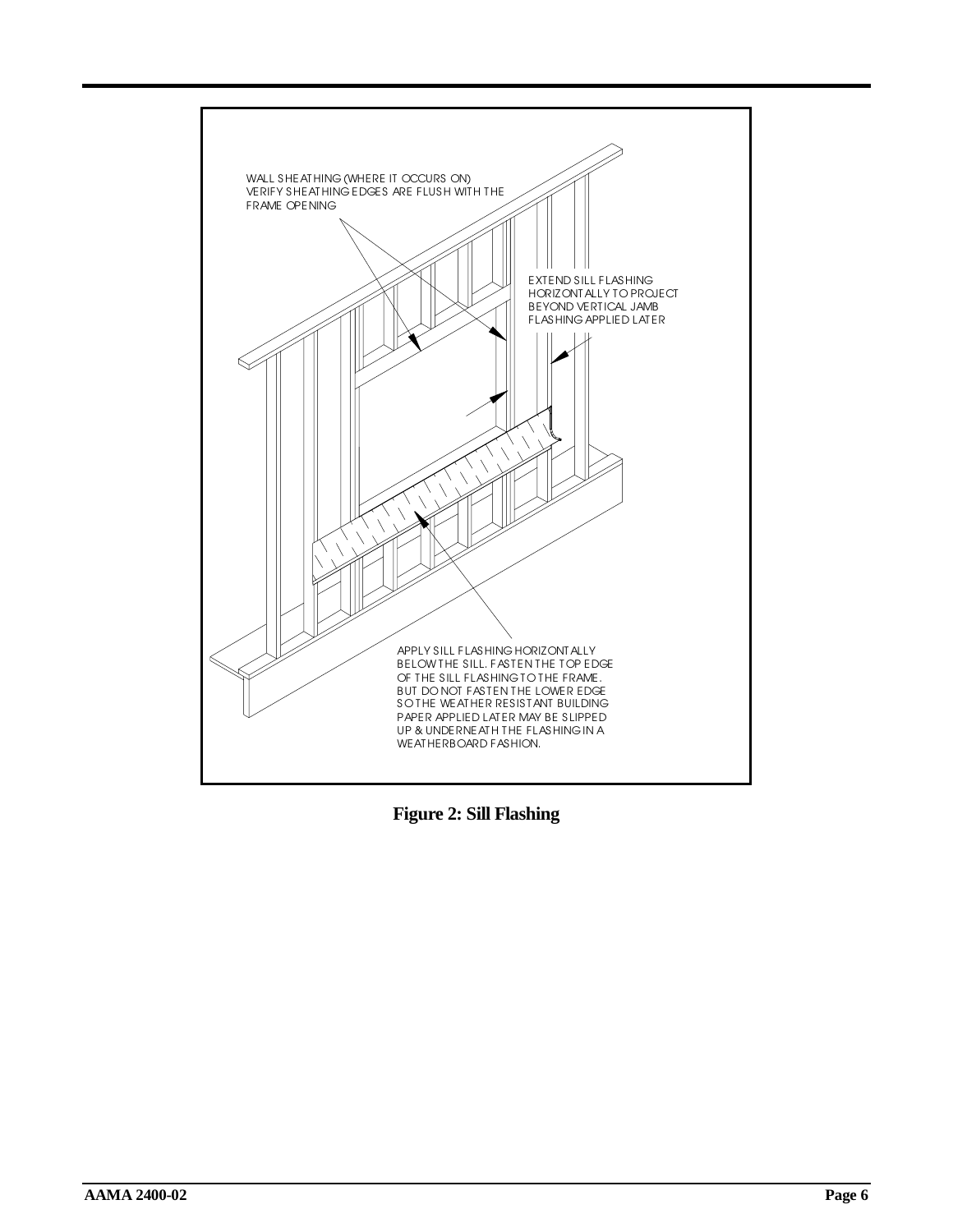<span id="page-9-0"></span>

**Figure 3A: Window Installation (Method "A")** 

*NOTE: In applications where wall sheathing is used, sheathing shall be applied prior to flashing and window installation.*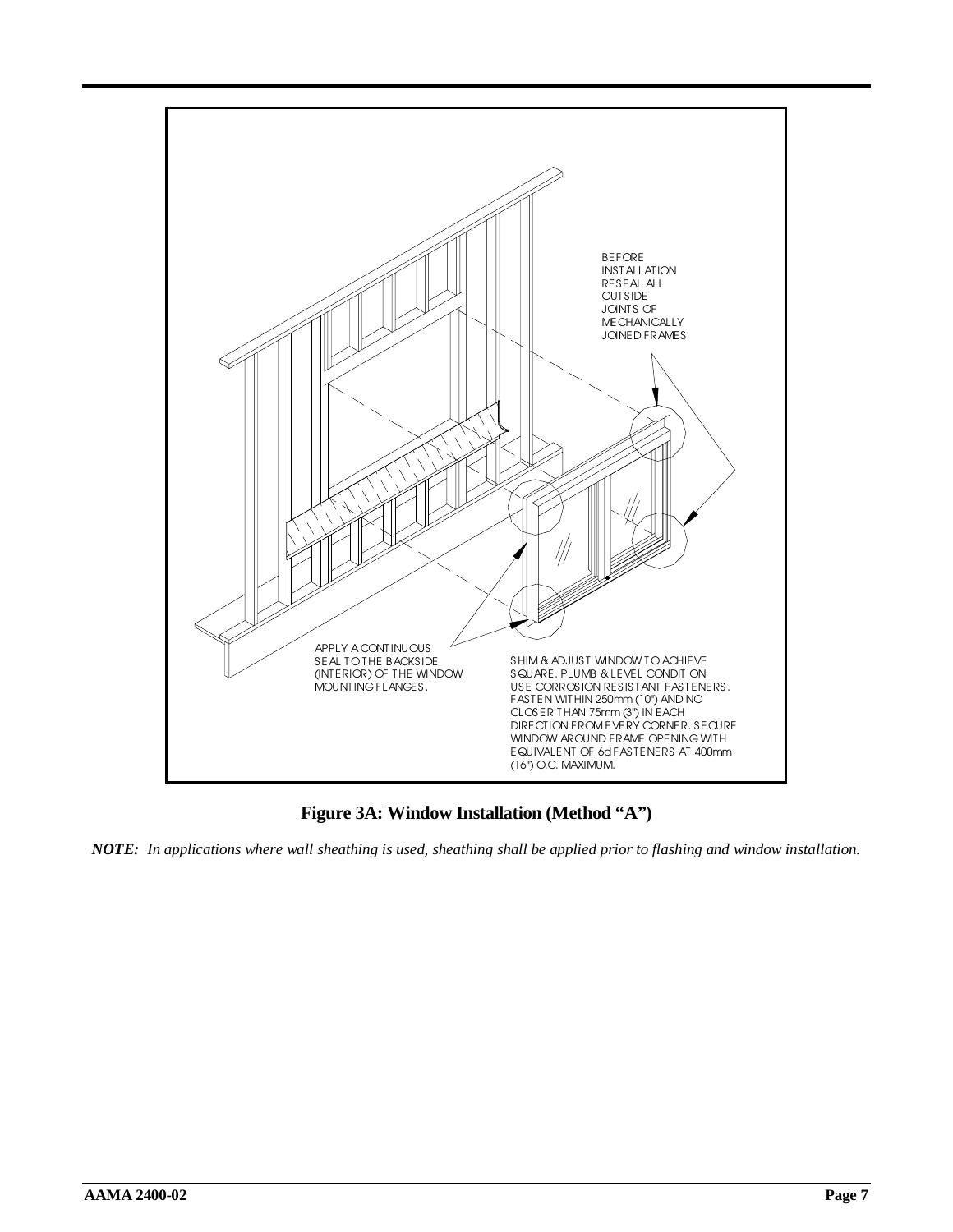<span id="page-10-0"></span>

**Figure 3B: Jamb Flashing (Method "B")**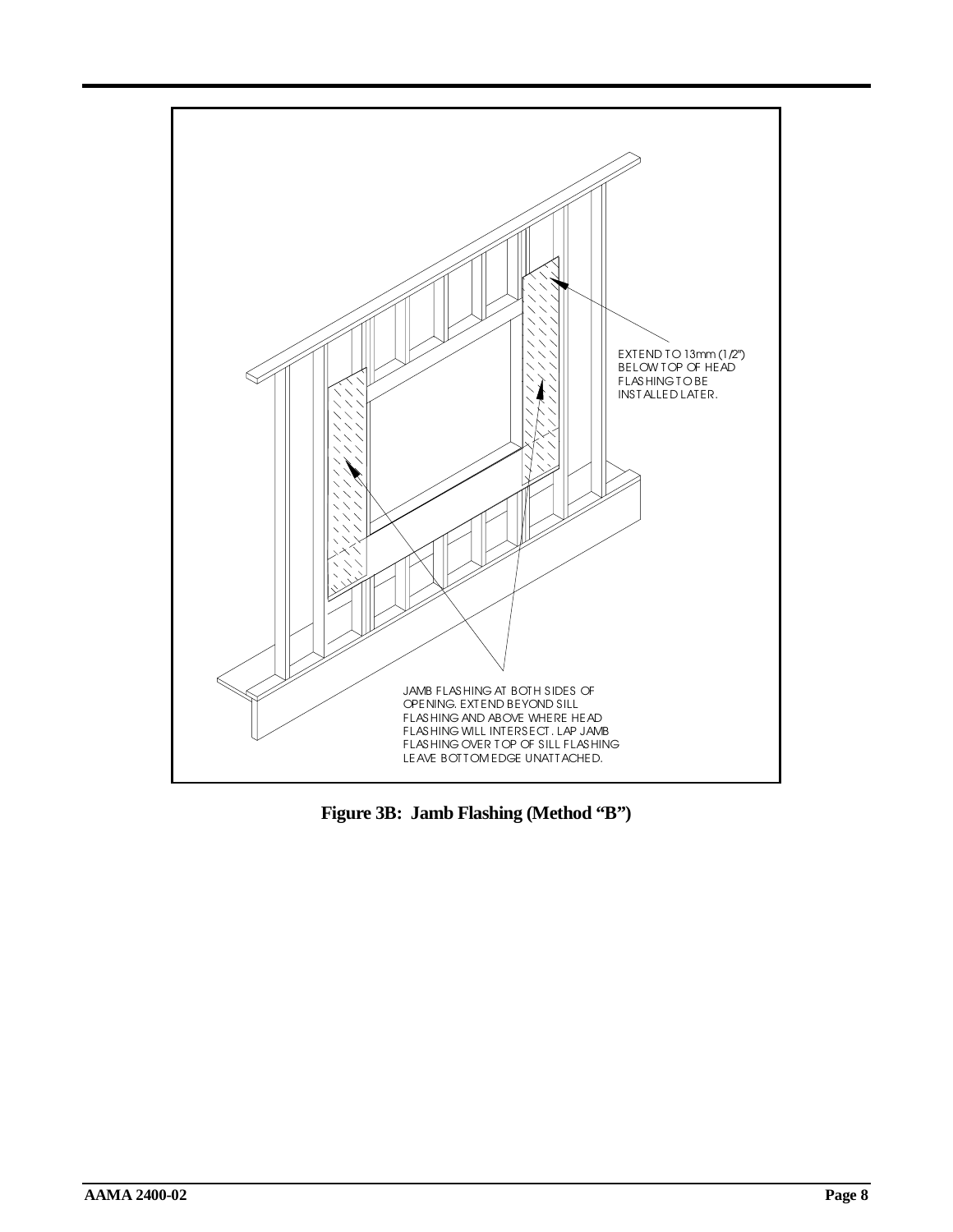<span id="page-11-0"></span>

**Figure 4A: Jamb Flashing (Method "A")**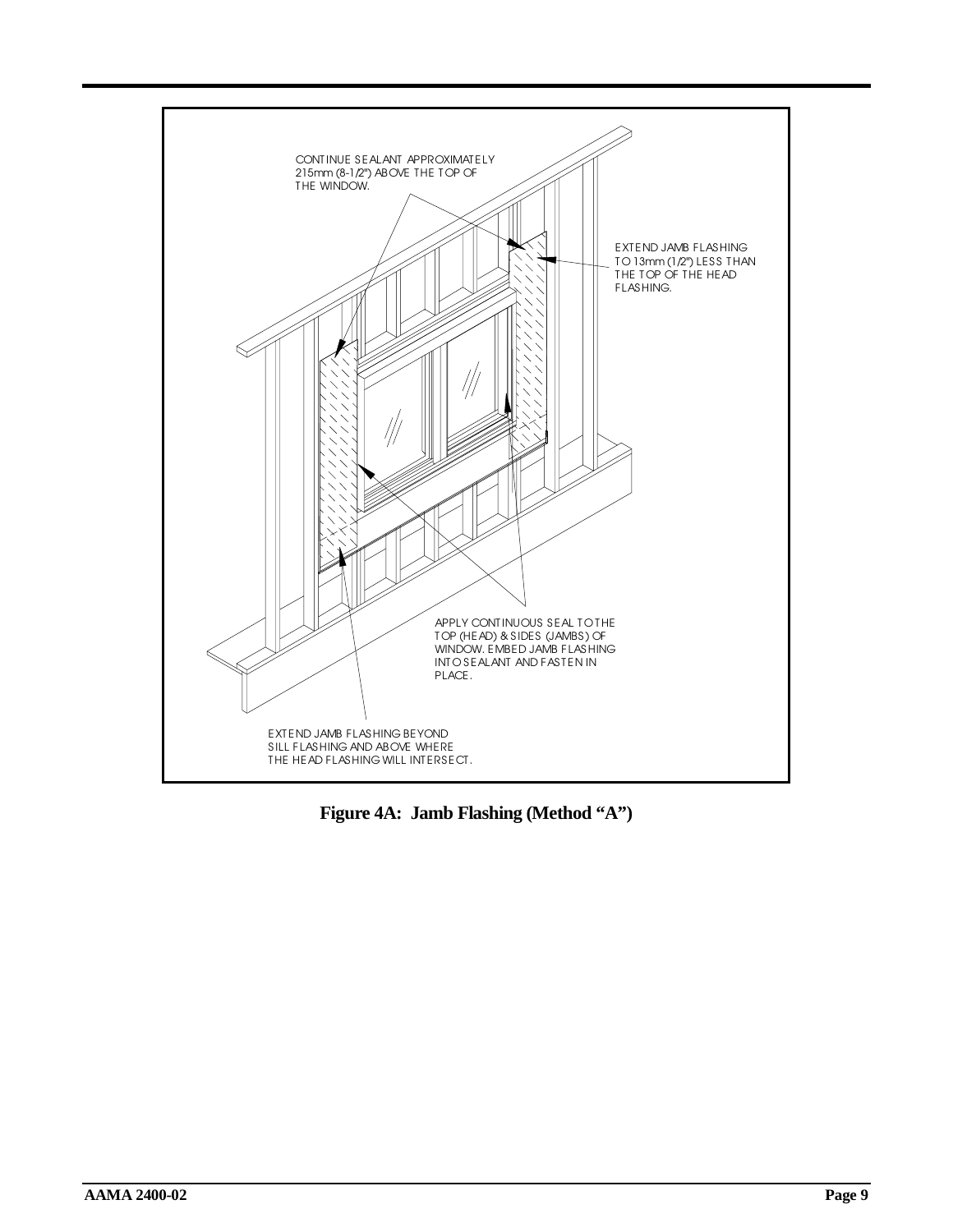<span id="page-12-0"></span>

**Figure 4B: Window Installation (Method "B")**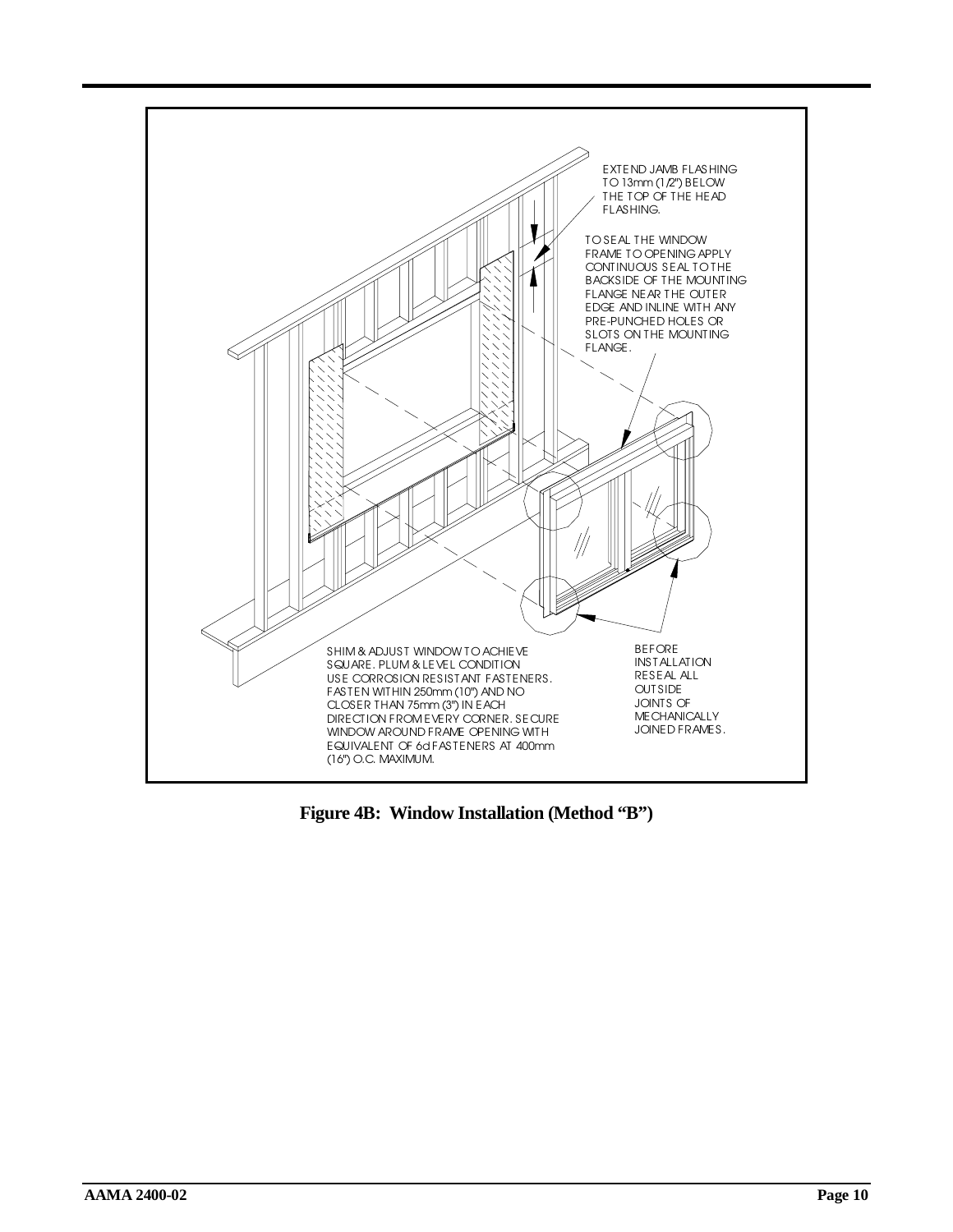<span id="page-13-0"></span>

**Figure 5: Head Flashing**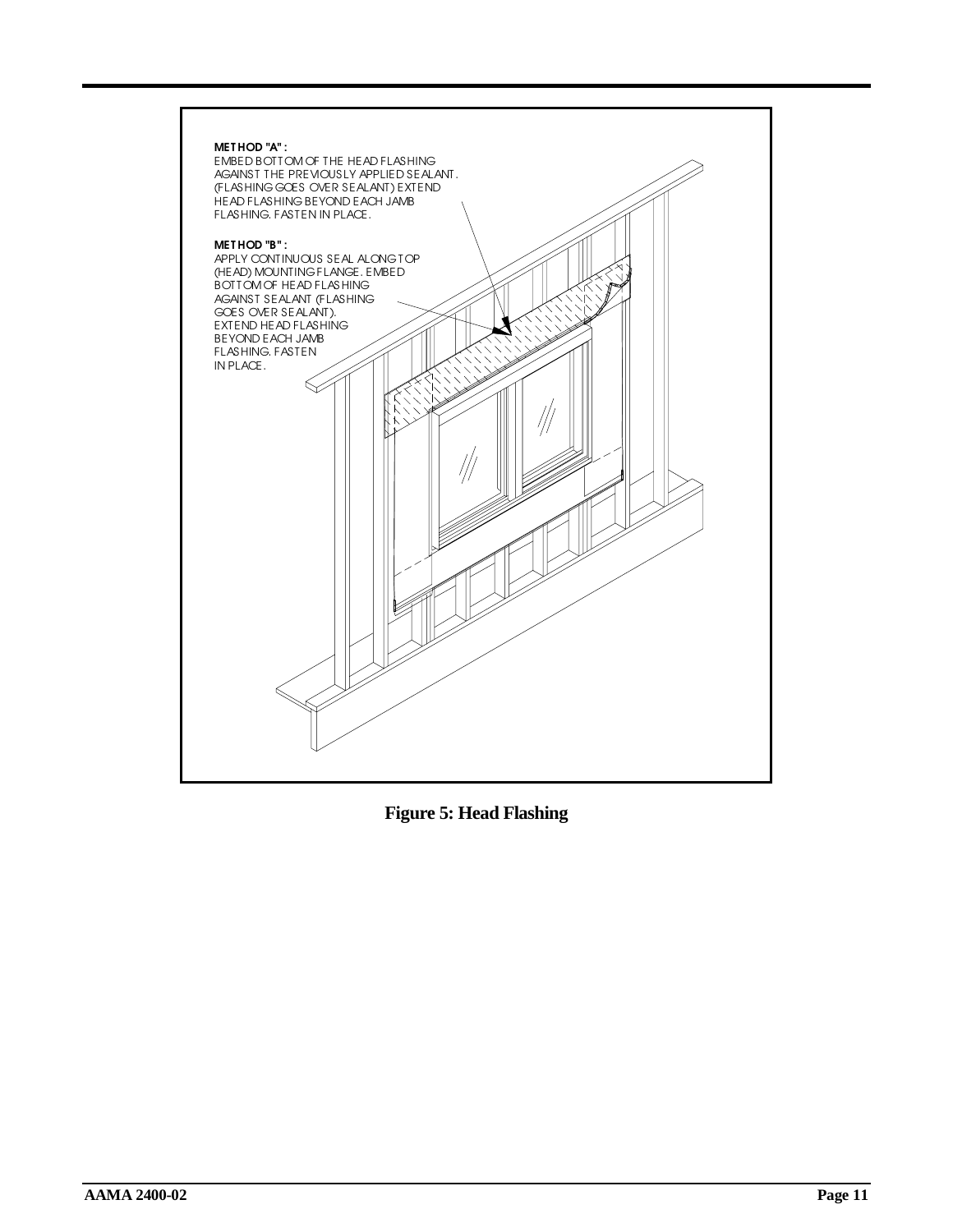<span id="page-14-0"></span>

**Figure 6: Primary Weather Barrier Application By Others**